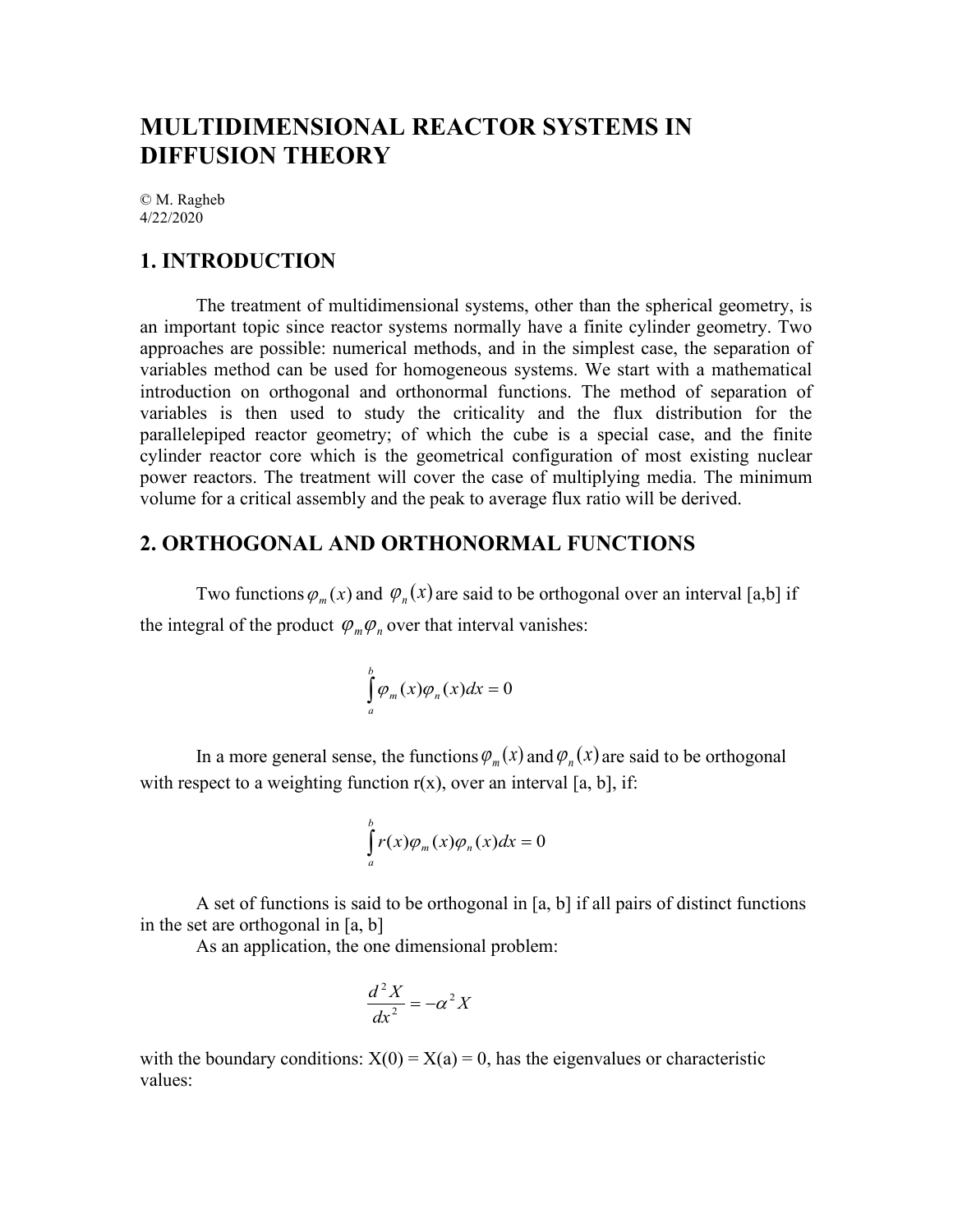$$
\alpha_n^2 = \left(\frac{n\pi}{a}\right)^2
$$

with corresponding characteristic functions or eigenfunctions:

$$
X_n(x) = \sin(\frac{n\pi x}{a})
$$

Since in this case  $r(x) = 1$ , there follows:

$$
\int_{0}^{a} X_{m}(x)X_{n}(x)dx = \int_{0}^{a} \sin(\frac{m\pi x}{a})\sin(\frac{n\pi x}{a})dx = 0
$$
, for  $m \neq n$ 

when m and n are positive integers.

The weighted integral of the square of a characteristic function  $\varphi_n(x)$ :

$$
C_n = \int_a^b r(x) [\varphi_n(x)]^2 dx
$$

has a positive numerical value.

If the arbitrary multiplicative factor involved in the definition of  $\varphi_n(x)$  is so chosen that this integral has the value unity, the function  $\varphi_n(x)$  is said to be normalized with respect to the weighting function  $r(x)$ .

A set of normalized orthogonal functions is said to be orthonormal.

By direct integration of the previous equation, we get:

$$
C_n = \int_0^a X_n^2 dx = \int_0^a \sin^2(\frac{n\pi x}{a}) = \frac{a}{2}
$$

Thus in order to normalize the functions  $sin(\frac{max}{})$ *a*  $\frac{n\pi x}{n}$  over the interval [0, a], we would divide them by the normalizing factor:

$$
\sqrt{\frac{a}{2}}.
$$

The set of functions:

$$
X_n(x) = \sqrt{\frac{2}{a}} \sin(\frac{n\pi x}{a})
$$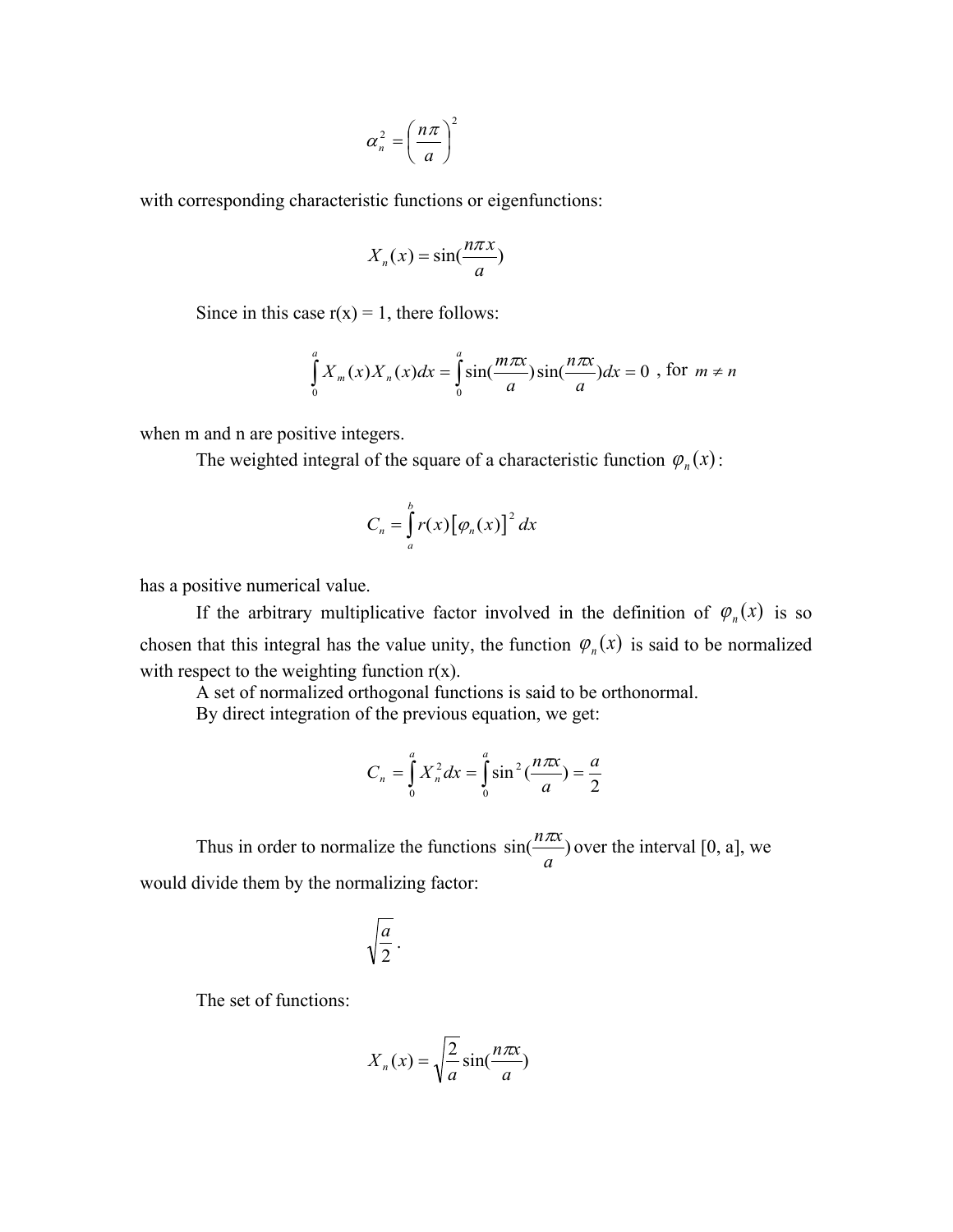is thus an orthonormal set in the interval [0,a].

### **3. THE UNREFLECTED REACTOR PARALLELEPIPED CORE**

This is the simplest possible model of a reactor, where a reflector is not used. Consider the geometry of Fig. 1, where the coordinate axes are centered at the origin, and the extrapolated dimensions in the x, y, and z directions are 2a', 2b' and 2c' respectively.

The equation to be solved is the eigenvalue equation:

$$
\frac{\partial^2 \varphi(x, y, z)}{\partial x^2} + \frac{\partial^2 \varphi(x, y, z)}{\partial y^2} + \frac{\partial^2 \varphi(x, y, z)}{\partial z^2} + B_g^2 \varphi(x, y, z) = 0
$$
 (1)

The boundary conditions are:

$$
\varphi(\pm a', y, z) = \varphi(x, \pm b', z) = \varphi(x, y, \pm c') = 0
$$
\n(2)

We can use the separation of variables method to solve the partial differential equation, by assuming:

$$
\varphi(x, y, z) = X(x)Y(y)Z(z) \tag{3}
$$

Substitution into Eq.1 yields:

$$
YZ\frac{\partial^2 X}{\partial x^2} + XZ\frac{\partial^2 Y}{\partial y^2} + XY\frac{\partial^2 Z}{\partial z^2} + B_g^2 XYZ = 0
$$
\n<sup>(4)</sup>

We should replace the partial derivatives by total derivatives. Dividing by XYZ, yields:

$$
\frac{1}{X}\frac{d^2X}{dx^2} + \frac{1}{Y}\frac{d^2Y}{dy^2} + \frac{1}{Z}\frac{d^2Z}{dz^2} = -B_g^2
$$
 (5)

Each term must be separately equal to a constant if it is to hold for all allowed values of x, y, z. This results in three ordinary rather than partial differential equations:

$$
\frac{1}{X}\frac{d^2X}{dx^2} = -\alpha^2
$$
  

$$
\frac{1}{Y}\frac{d^2Y}{dy^2} = -\beta^2
$$
  

$$
\frac{1}{Z}\frac{d^2Z}{dz^2} = -\gamma^2
$$
 (6)

with the condition: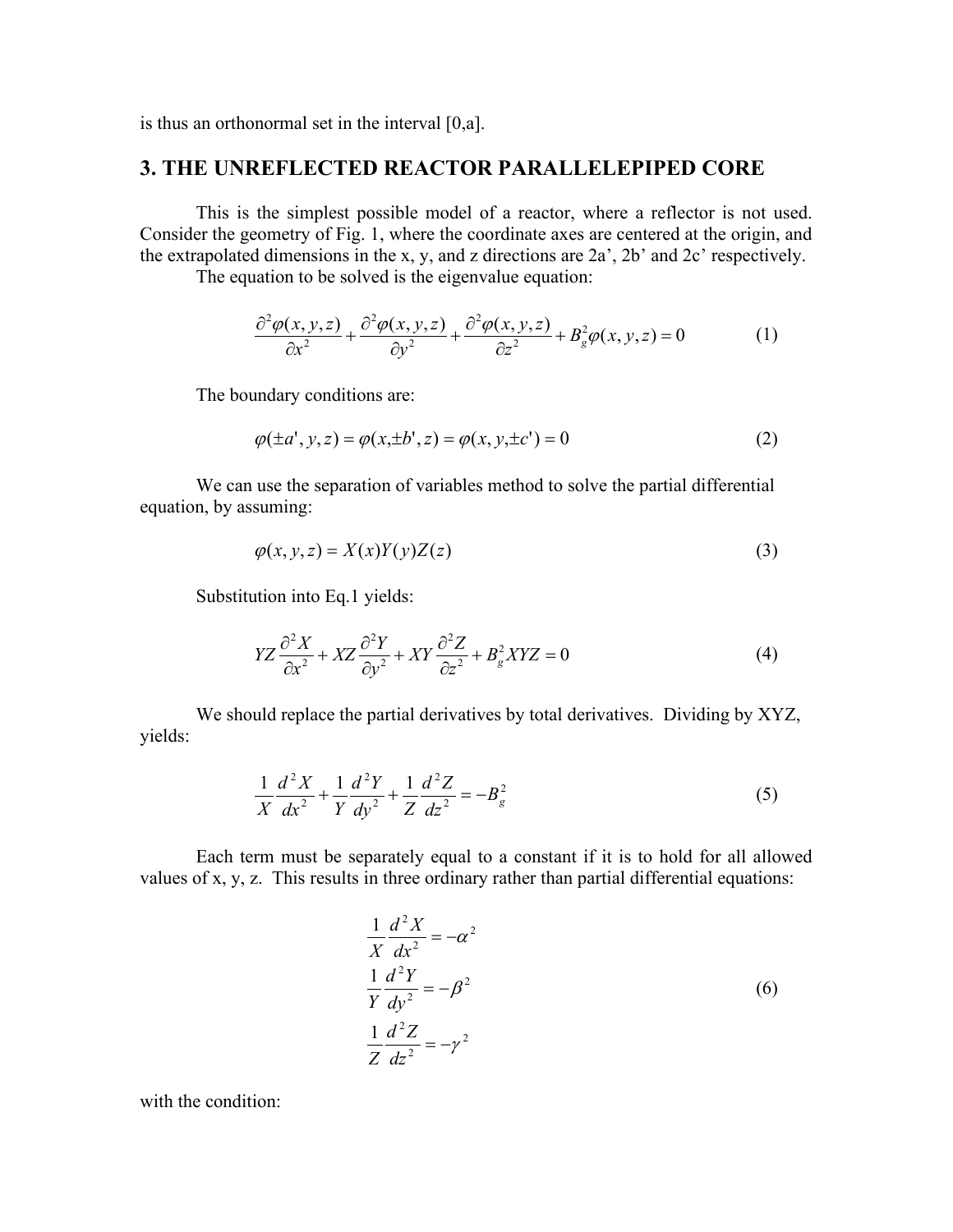

Figure 1. Unreflected or bare parallelepiped reactor core.

Considering the first ordinary second order differential equation in x:

$$
\frac{d^2X(x)}{dx^2} = -\alpha^2 X(x)
$$
 (8)

it is known to have the solution:

$$
X(x) = A\cos\alpha x + C\sin\alpha x
$$

The boundary condition:  $X(\pm a') = 0$  requires:

$$
A\cos\alpha a' \pm C\sin\alpha a' = 0
$$

since we are not interested in the trivial solution  $A = C = 0$ , this can be satisfied if:

$$
C = 0; \ \alpha a' = \frac{n\pi}{2} \text{ for all } n \text{ odd}
$$

or by: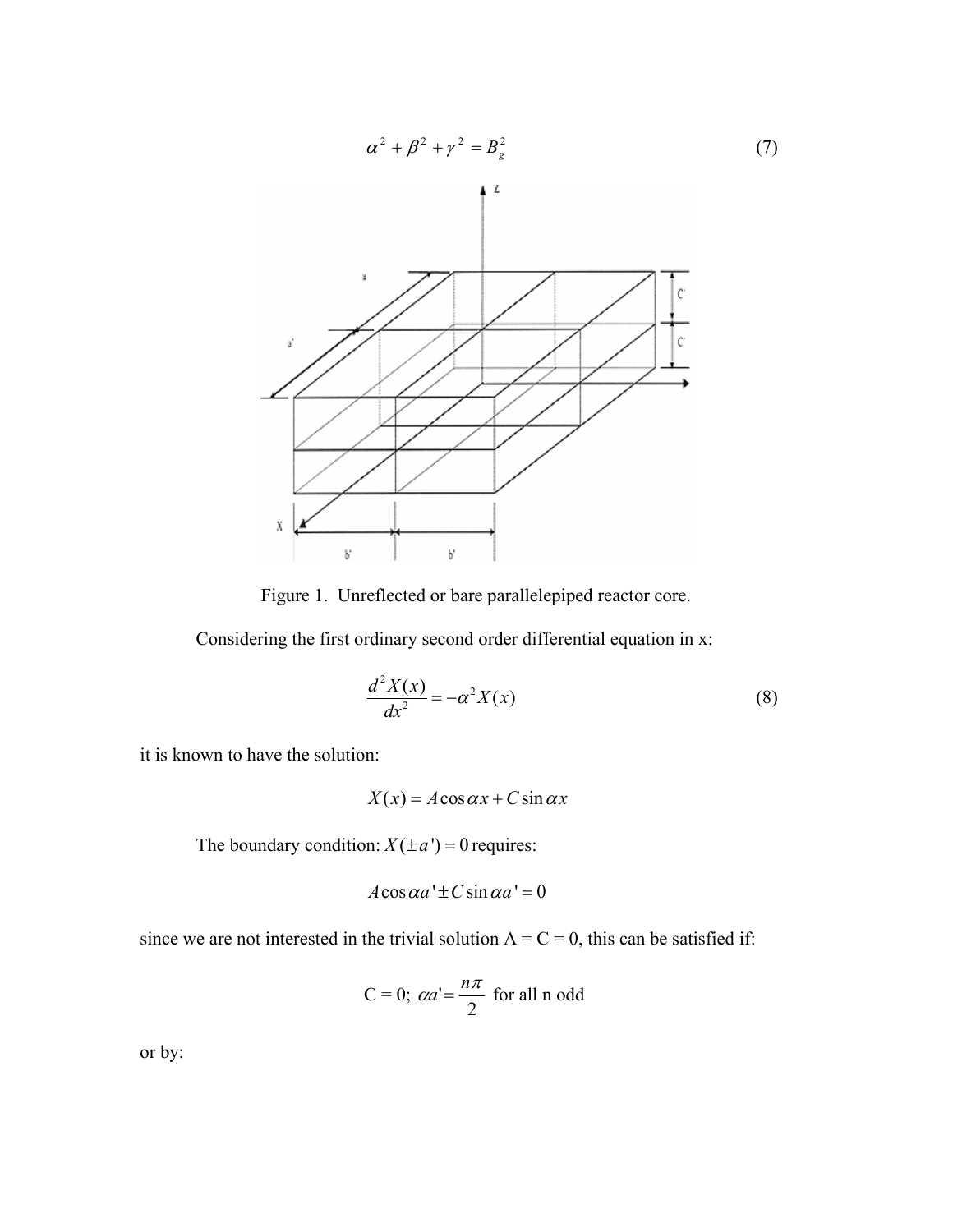$$
A = 0; \ \alpha a' = \frac{n\pi}{2} \text{ for all } n \text{ even}
$$

Thus:

$$
\alpha^2 = \left(\frac{n\pi}{2a'}\right)^2\tag{9}
$$

The even and odd solutions can be taken as members of the normalized set:

$$
X_n(x) = \frac{1}{\sqrt{a'}} \cos(\frac{n\pi x}{2a'}) \text{ , for all n odd}
$$

$$
= \frac{1}{\sqrt{a'}} \sin(\frac{n\pi x}{2a'}) \text{ , for all n even } (10)
$$

Similarly for the y and z cases:

$$
Y_p(y) = \frac{1}{\sqrt{b'}} \cos(\frac{p\pi y}{2b'})
$$
, for all p odd  

$$
= \frac{1}{\sqrt{b'}} \sin(\frac{p\pi y}{2b'})
$$
, for all p even (11)

Thus:

$$
\beta^2 = \left(\frac{p\pi}{2b'}\right)^2\tag{12}
$$

$$
Z_q(z) = \frac{1}{\sqrt{c'}} \cos(\frac{q\pi z}{2c'}) \text{ , for all q odd}
$$

$$
= \frac{1}{\sqrt{c'}} \sin(\frac{q\pi y}{2c'}) \text{ , for all q even } (13)
$$

Thus:

$$
\gamma^2 = \left(\frac{q\pi}{2c'}\right)^2\tag{14}
$$

The geometrical buckling is the sum of the  $B_{g(npq)}^2$  given by Eqns. 7, 9, 12 and 14: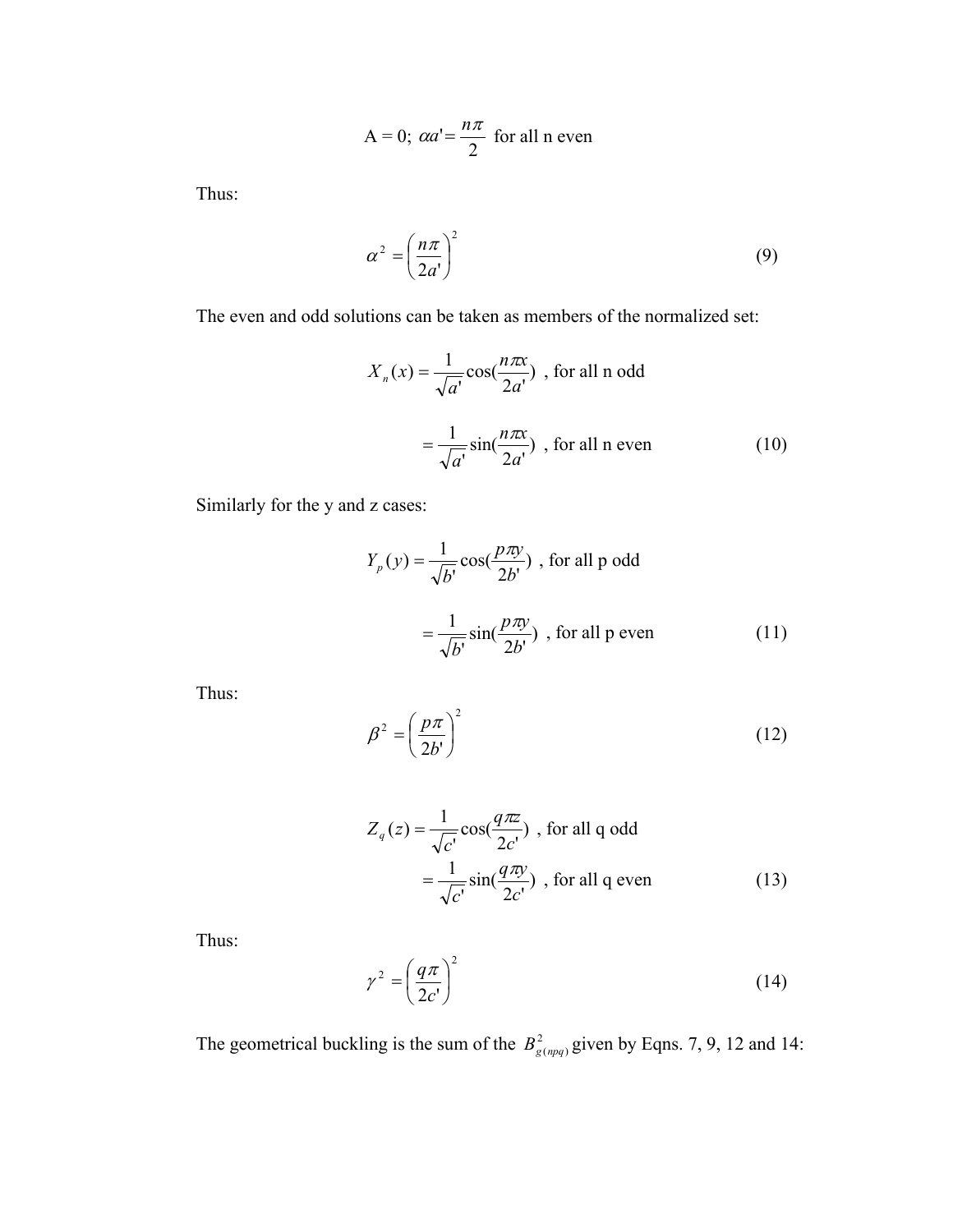$$
B_{g(npq)}^2 = \left(\frac{n\pi}{2a'}\right)^2 + \left(\frac{p\pi}{2b'}\right)^2 + \left(\frac{q\pi}{2c'}\right)^2 \tag{15}
$$

The corresponding solution is:

$$
\varphi_{npq}(x, y, z) = X_n(x) Y_p(y) Z_q(z)
$$
\n(16)

The only choice of n, p, and q which gives a nonnegative flux over the whole core is:

$$
n=p=q=1
$$

Thus for a solution we use:

$$
B_g^{2} = B_{g(1,1,1)}^{2} = \left(\frac{\pi}{2a}\right)^{2} + \left(\frac{\pi}{2b}\right)^{2} + \left(\frac{\pi}{2c}\right)^{2}
$$
 (17)

since  $B_g^2$  is fixed by the medium.

Thus there are many choices of the dimensions of the medium to reach criticality, but these dimensions much satisfy the condition 17.

The solution for the critical system becomes from Eqs. 16, 10, 11 and 13:

$$
\varphi(x, y, z) = A' \varphi_{111}(x) = A' \frac{1}{\sqrt{a'b'c'}} \cos(\frac{\pi x}{2a'}) \cos(\frac{\pi y}{2b'}) \cos(\frac{\pi z}{2c'}) \tag{18}
$$

### **4. THE MINIMUM VOLUME OF THE CRITICAL PARALLELEPIPED**

Let us minimize the volume of the parallelepiped:

$$
V = 8.abc
$$
 (19)

subject to the condition  $(17)$ .

To introduce the constraint, let us solve for one of the dimensions in terms of  $B_g$ and the other two dimensions:

$$
a' = a + d = \left[ \left( \frac{2B_g}{\pi} \right)^2 - \frac{1}{b'^2} - \frac{1}{c'^2} \right]^{-\frac{1}{2}}
$$
(20)

where: d is the extrapolation distance.

On substitution for 'a' into the expression for V we get: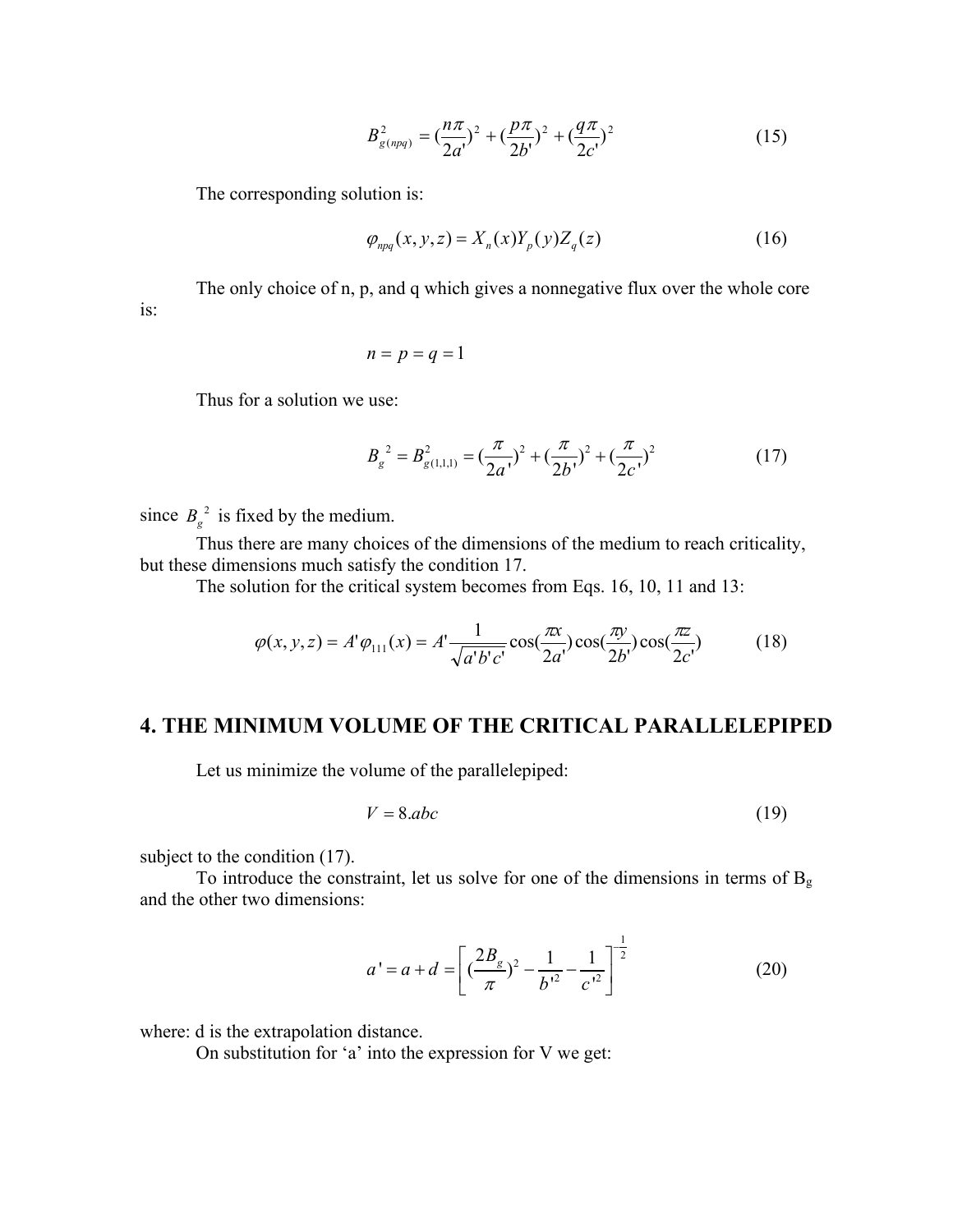$$
V = 8\left\{ \left[ \left( \frac{2B_g}{\pi} \right)^2 - \frac{1}{(b+d)^2} - \frac{1}{(c+d)^2} \right]^{-\frac{1}{2}} - d \right\} \cdot bc \qquad (21)
$$

The minimization proceeds by setting:

$$
\frac{\partial V}{\partial b} = \frac{\partial V}{\partial c} = 0
$$

This results in two equations in the two unknowns b and c:

$$
\frac{\partial V}{\partial b} = 8c \left\{ \left[ \left( \frac{2B_g}{\pi} \right)^2 - \frac{1}{(b+d)^2} - \frac{1}{(c+d)^2} \right]^{-\frac{1}{2}} - d \right\} - \frac{8cb}{(b+d)^3} \cdot \frac{1}{2} \cdot 2
$$
  

$$
\cdot \left[ \left( \frac{2B_g}{\pi} \right)^2 - \frac{1}{(b+d)^2} - \frac{1}{(c+d)^2} \right]^{-\frac{3}{2}} = 0
$$
  

$$
\frac{\partial V}{\partial c} = 8b \left\{ \left[ \left( \frac{2B_g}{\pi} \right)^2 - \frac{1}{(b+d)^2} - \frac{1}{(c+d)^2} \right]^{-\frac{1}{2}} - d \right\} - \frac{8cb}{(c+d)^3} \cdot \frac{1}{2} \cdot 2
$$
  

$$
\cdot \left[ \left( \frac{2B_g}{\pi} \right)^2 - \frac{1}{(b+d)^2} - \frac{1}{(c+d)^2} \right]^{-\frac{3}{2}} = 0
$$

These two equations yield by using Eqn. 20:

$$
a = \frac{b}{(b+d)^3} (a+d)^3
$$
  

$$
a = \frac{c}{(c+d)^3} (a+d)^3
$$
 (22)

On equating these two expressions for a:

$$
\frac{b}{(b+d)^3} = \frac{c}{(c+d)^3}
$$
 (23)

This implies that: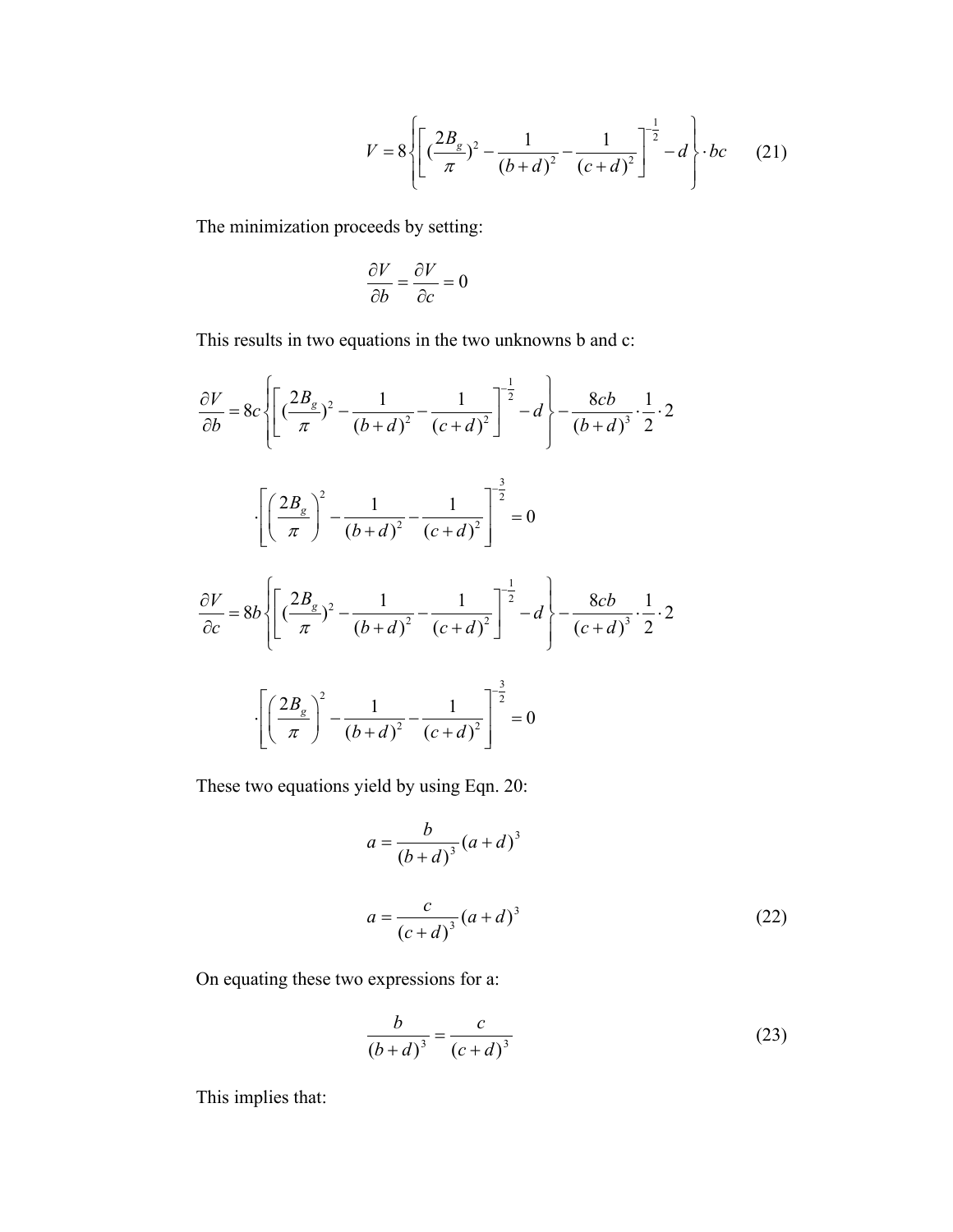If we would have started by eliminating b instead of a, we would have obtained a  $=$  c, thus:

$$
a=b=c
$$

Thus the critical parallelepiped with minimum volume is found to be a cube with:

$$
a' = b' = c' = \sqrt{3} \frac{\pi}{2B_g}
$$
 (24)

## **5. THE PEAK TO AVERAGE FLUX RATIO**

This is an important quantity for heat transfer and fuel management design considerations. This ratio should be as small as possible in order to make the heat generation and the fuel burnup as uniform as possible. Otherwise, larger cooling ducts or orificing must be used in the central parts of the reactor core, and shorter refueling and fuel shuffling times will ensue.

The average flux is given by:

$$
\overline{\varphi} = \frac{A}{V} \int_{-c-b-a}^{c} \int_{0}^{b} \cos(\frac{\pi x}{2a'}) \cos(\frac{\pi y}{2b'}) \cos(\frac{\pi z}{2c'}) dx dy dz
$$
  
\n
$$
= A \cdot (\frac{2}{\pi})^3 \frac{a'b'c'}{8abc} \Big[ \sin(\frac{\pi x}{2a'}) \Big]_{-a}^{a} \Big[ \sin(\frac{\pi y}{2b'}) \Big]_{-b}^{b} \Big[ \sin(\frac{\pi z}{2c'}) \Big]_{-c}^{c}
$$
  
\n
$$
\overline{\varphi} = A \cdot (\frac{4}{\pi})^3 \frac{a'b'c'}{8abc} \Big[ \sin(\frac{\pi x}{2a'}) \Big] \Big[ \sin(\frac{\pi y}{2b'}) \Big] \Big[ \sin(\frac{\pi z}{2c'}) \Big]
$$
(25)

The maximum flux is:

$$
\varphi_{\text{max}} = \varphi(x = y = z = 0) = A \tag{26}
$$

Thus:

$$
\frac{\varphi_{\text{max}}}{\overline{\varphi}} = \left(\frac{\pi}{2}\right)^3 \frac{abc}{a'b'c'} \left[ \sin\left(\frac{\pi a}{2a'}\right) \sin\left(\frac{\pi b}{2b'}\right) \sin\left(\frac{\pi c}{2c'}\right) \right]^{-1} \tag{27}
$$

If d is small, thus  $a' \approx a$ ,  $b' \approx b$ ,  $c' \approx c$  and Eqn. 27 becomes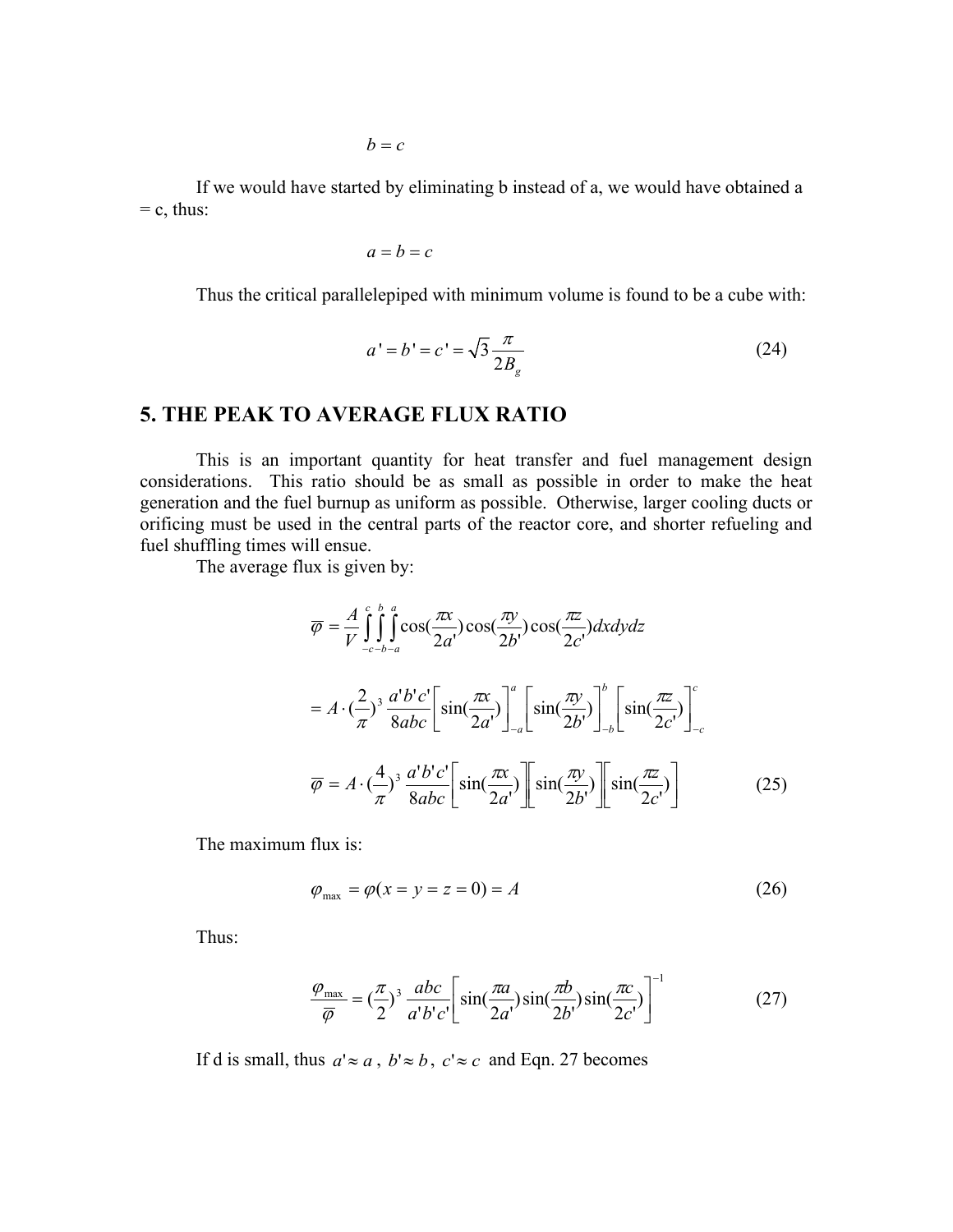$$
\frac{\varphi_{\text{max}}}{\overline{\varphi}} = \left(\frac{\pi}{2}\right)^3 \tag{28}
$$

a quantity that is independent of the values of a, b, and c.

## **6. THE FINITE HEIGHT CYLINDRICAL CORE**

This is the geometry adopted by most reactor nuclear power plants. In this case the equation to be solved is:

$$
\frac{1}{r}\frac{\partial}{\partial r}\left(r\frac{\partial \varphi(r,z)}{\partial r}\right) + \frac{\partial^2 \varphi(r,z)}{\partial z^2} + B_g^2 \varphi(r,z) = 0\tag{29}
$$

Assuming a separable solution of the form:

$$
\varphi(r,z) = R(r)Z(z) \tag{30}
$$

We get:

$$
\frac{1}{R}\frac{1}{r}\frac{\partial}{\partial r}(r\frac{\partial R}{\partial r}) + \frac{1}{Z}\frac{\partial^2 Z}{\partial z^2} + B_g^2 = 0
$$
\n(31)

Each term must be a constant, thus:

$$
\frac{1}{R}\frac{1}{r}\frac{d}{dr}\left(r\frac{dR}{dr}\right) = -\gamma^2\tag{32}
$$

$$
\frac{1}{Z}\frac{d^2Z}{dz^2} = -\delta^2\tag{33}
$$

With the constraint:

$$
\gamma^2 + \delta^2 = B_g^2 \tag{34}
$$

The equation for  $Z(z)$ , (Eqn. 33), has a solution:

$$
Z(z) = A\cos(\delta z) + C\sin(\delta z)
$$
\n(35)

At the extrapolated height of the cylinder,

$$
Z(\pm \frac{h'}{2}) = A\cos(\frac{\delta h'}{2}) \pm C\sin(\frac{\delta h'}{2}) = 0
$$
 (36)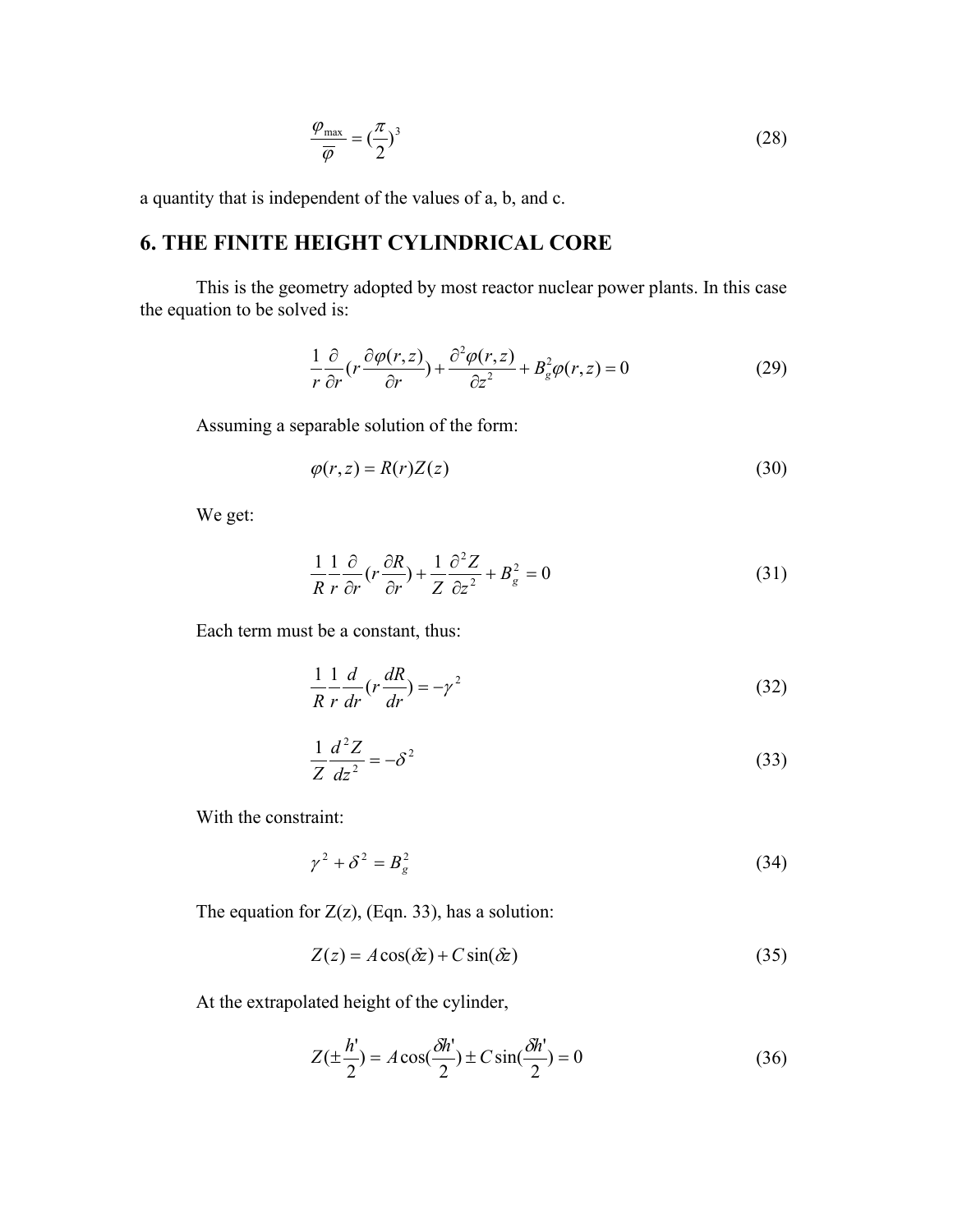Because of symmetry around  $z = 0$ , the terms with C are ruled out, thus  $C = 0$ , and

$$
Z(z) = A\cos(\delta z) \tag{37}
$$

and:



Figure 2. The unreflected finite height cylindrical reactor core.

or:

$$
\delta^2 = \left(\frac{n\pi}{h'}\right)^2 \text{ for all n odd}
$$
 (38)

The equation for R is:

$$
\frac{d^2R}{dr^2} + \frac{1}{r}\frac{dR}{dr} = -\gamma^2 R\tag{39}
$$

which is a Bessel Equation of order zero.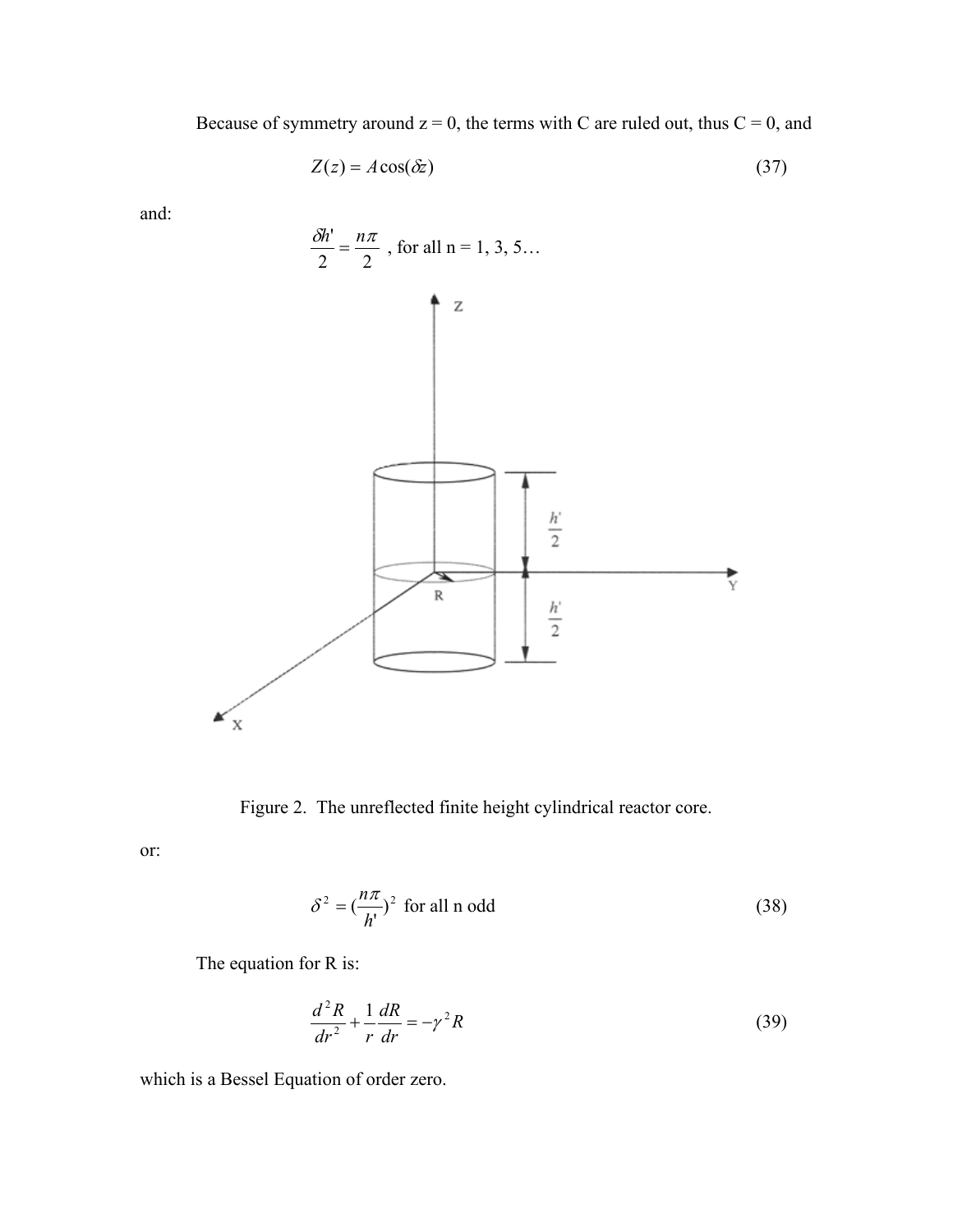This equation derives its name from the German mathematician and astronomer Frederich Bessel (1784-1846) who reported it while studying planetary motions. In modern engineering practice, it is encountered whenever cylindrical geometry arises in engineering analysis.

The general form of the Bessel Equation of order n, which is a variable coefficient equation is:

$$
x^{2} \frac{d^{2} y}{dx^{2}} + x \frac{dy}{dx} + (x^{2} - n^{2}) y = 0
$$

where n is a constant.

This has a general solution:

$$
y(x) = EJ_n(x) + FY_n(x)
$$

where: E, F are constants of integration to be determined by the boundary conditions,

 $J_n(x)$  is the Bessel function of the first kind of order n,

 $Y_{n}(x)$  is the Bessel function of the second kind of order n, also designated as the Neumann function.

If x is replaced by jx where  $j = \sqrt{-1}$ , Bessel's Equation modifies into the form:

$$
x^{2} \frac{d^{2} y}{dx^{2}} + x \frac{dy}{dx} + (x^{2} + n^{2}) y = 0
$$

This in turn has a general solution:

$$
y(x) = E'I_n(x) + F'K_n(x)
$$

where:  $E'$ ,  $F'$  are constants of integration to be determined by the boundary conditions,

 $I_n(x)$  is the modified Bessel function of the first kind of order n,

 $K_n(x)$  is the modified Bessel function of the second kind of order n.

The four Bessel functions of zero order are shown in Fig. 3, and are compared to the cos (x) function.

It can be noticed that both  $J_0(x)$  and  $Y_0(x)$  are oscillatory. The distance between the roots, or the values at which the functions have a value of zero when they cross the xaxis, become larger and approach the value of  $\pi$  as x increases. The amplitudes of these two functions decrease as x increases, and they are bounded and not infinite everywhere except for  $Y_0(x)$  at  $x = 0$ , which reaches -  $\infty$ .

It is of interest to note that the first root or zero of the function  $J_0$  occurs at  $x =$ 2.405.

The two functions,  $I_0(x)$  and  $K_0(x)$  are non-oscillatory and unbounded, the former going to  $\infty$  at  $x = \infty$ , and the latter at  $x = 0$ .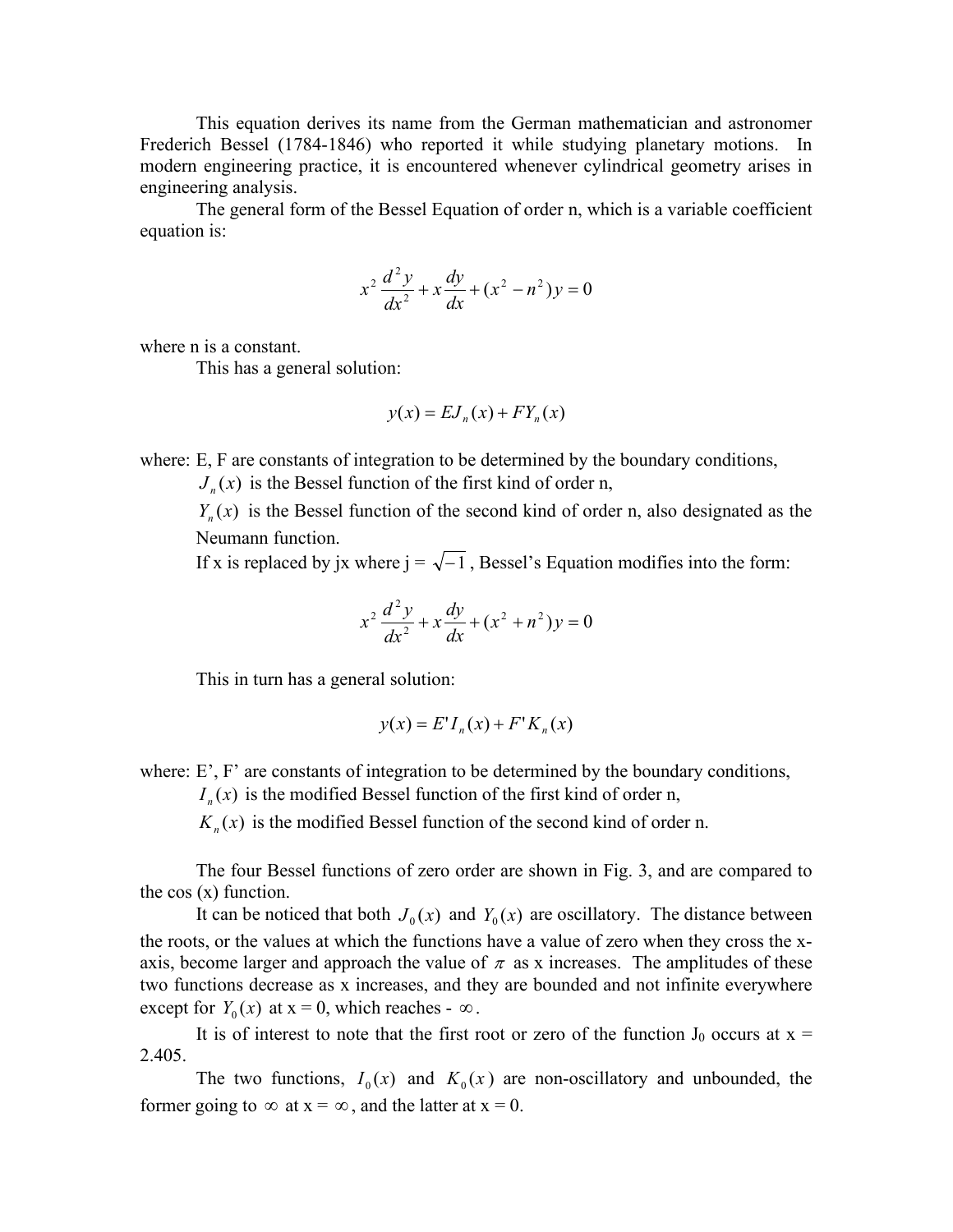

Figure 3. Bessel functions of zero order compared with the cosine function.

The general solution of Eqn. 39 in terms of the Bessel functions of the first and second kind of zero-th order is:

$$
R(r) = EJ_0(\gamma r) + FY_0(\gamma r) \tag{40}
$$

For the flux to be finite,  $F = 0$ , and:

$$
R(r) = EJ_0(\gamma r) \tag{41}
$$

For the flux to vanish at the extrapolated boundary,  $EJ_0(\gamma a') = 0$ , we must have: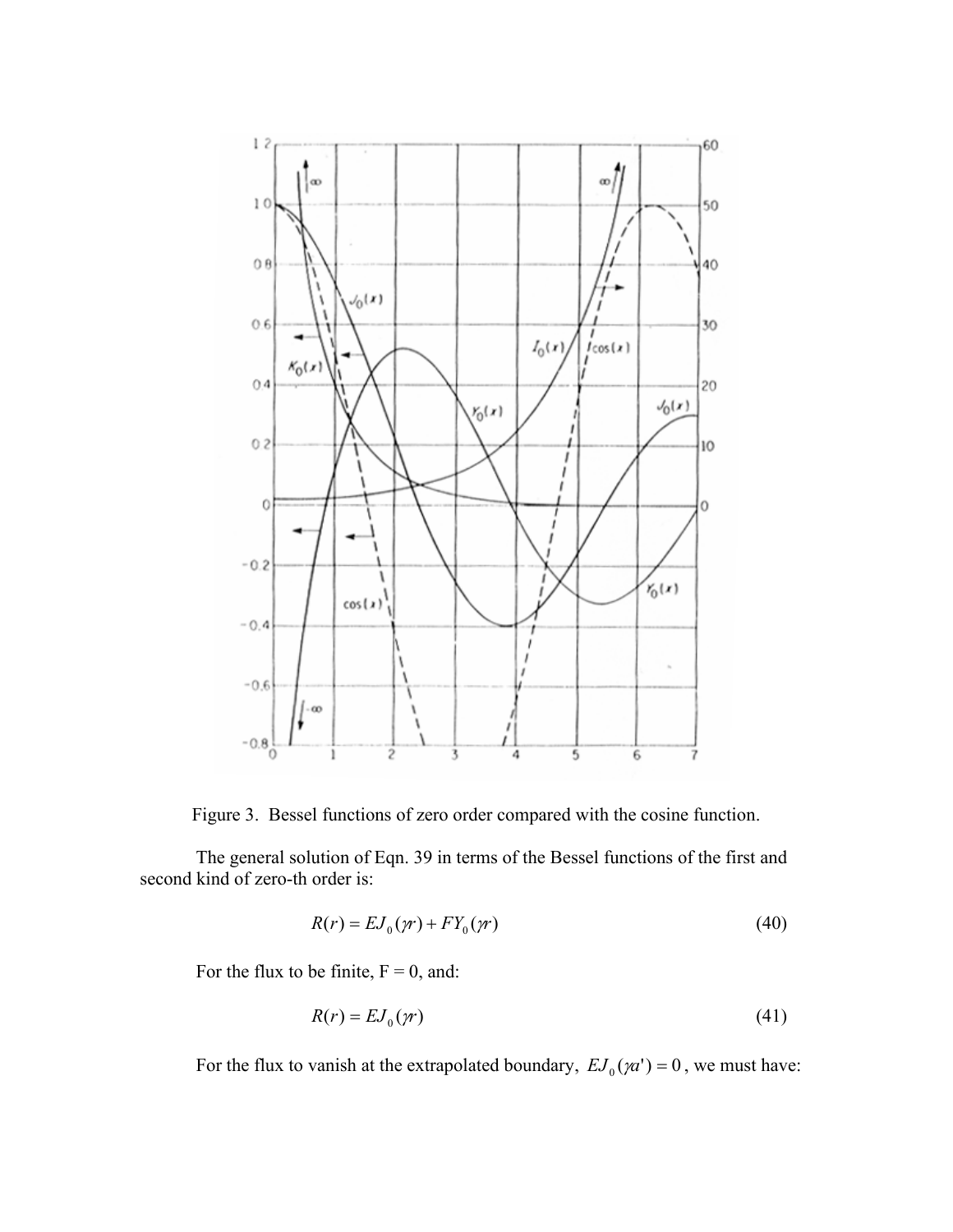$$
\gamma_p a' = j_{o,p}
$$
, for all  $p = 1, 2, 3, ...$ 

where:  $j_{o,p}$  is the argument at which  $J_0$  becomes zero at the p-th time.

For the flux to remain positive we only take  $p = 1$ , and  $j_{o,p} = 2.405$ . Thus:

$$
\gamma = \frac{2.405}{a'}
$$

and:

$$
R(r) = EJ_0 \left(\frac{2.405r}{a'}\right) \tag{42}
$$

Choosing also  $n = 1$  in Eq.38, we get the solution:

$$
\varphi(r,z) = \varphi_{\text{max}} J_0 \left( \frac{2.405r}{a'} \right) \cos(\frac{\pi z}{h'}) \tag{43}
$$

where:  $\varphi_{\text{max}}$  is the flux at the origin.

The criticality condition is:

$$
B^{2} = \delta_{1}^{2} + \gamma_{1}^{2} = \left(\frac{\pi}{h'}\right)^{2} + \left(\frac{2.405}{a'}\right)^{2}
$$
 (44)

The average flux is given by:

$$
\overline{\varphi} = \frac{\varphi_{\text{max}}}{\pi a^2 h} \int_0^a \int_{-\frac{h}{2}}^{\frac{h}{2}} \cos(\frac{\pi z}{h}) J_o(\frac{2.405r}{a}) \cdot 2\pi r dr dz
$$

$$
= \frac{\varphi_{\text{max}}}{\pi a^2 h} \left[ \frac{h'}{\pi} 2 \sin(\frac{\pi h}{2h'}) \right] \cdot \left[ 2\pi (\frac{a'}{2.405})^2 \frac{2.405a}{a'} J_1(\frac{2.405a}{a'}) \right]
$$

where:  $\int rJ_0(r)dr = rJ_1(r)$ Thus:

$$
\frac{\varphi_{\text{max}}}{\overline{\varphi}} = \left[\frac{4}{2.405\pi} \frac{a'}{a} \frac{h'}{\pi} 2\sin(\frac{\pi h}{2h}) J_1(\frac{2.405a}{a'})\right]^{-1} \tag{45}
$$

and for  $a' \approx a$ ,  $h' \approx h$ , it becomes: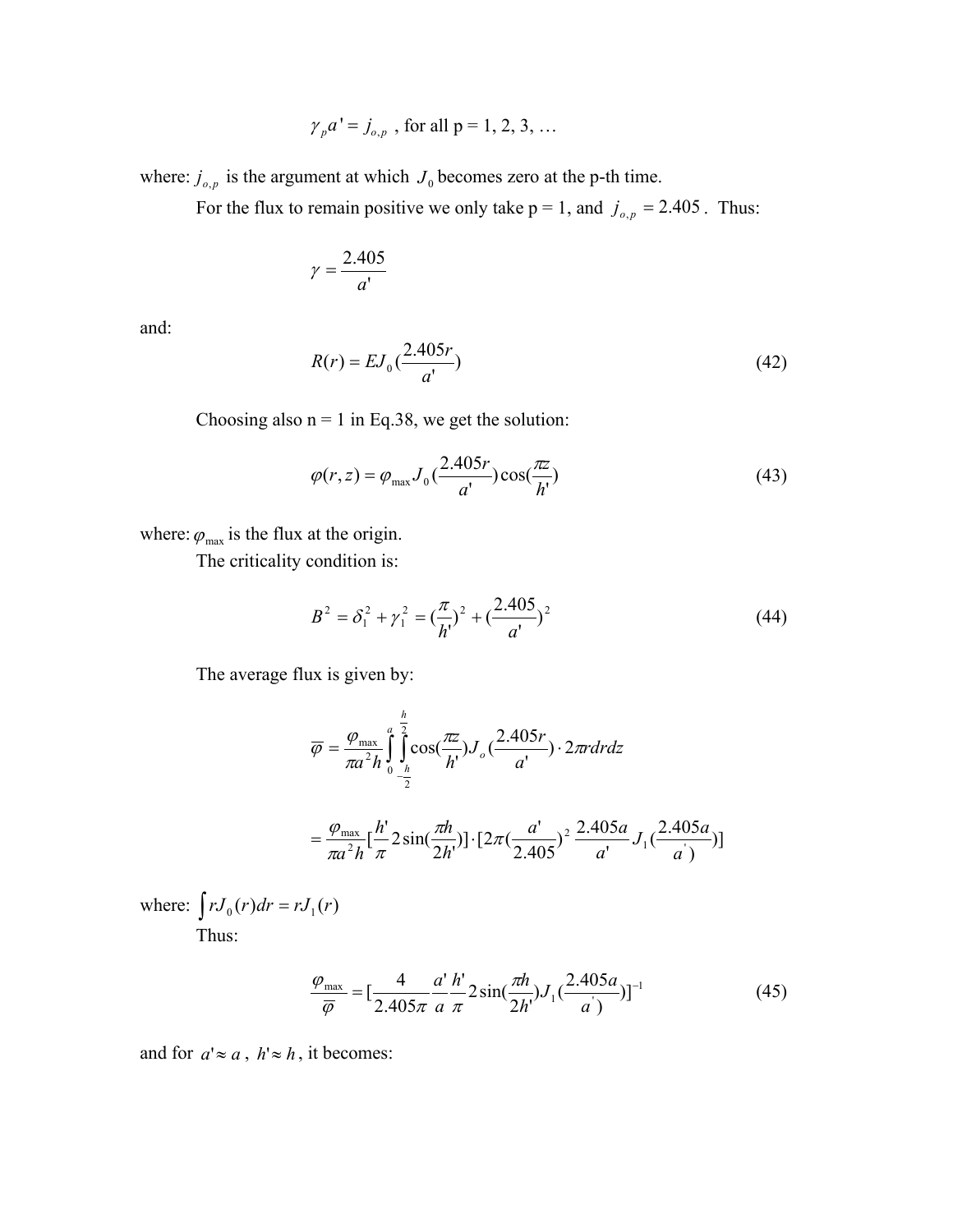$$
\frac{\varphi_{\text{max}}}{\overline{\varphi}} = \frac{2.405\pi}{4J_1(2.405)} \approx 1.15\pi
$$
\n(46)

Table 1. Geometrical Buckling and flux distribution in different nuclear reactor core geometries.

| Reactor core<br>shape                                     | Geometric buckling                                                      | Flux distribution                                                                                                                                                                                                                      |  |
|-----------------------------------------------------------|-------------------------------------------------------------------------|----------------------------------------------------------------------------------------------------------------------------------------------------------------------------------------------------------------------------------------|--|
| <b>Sphere</b><br>Radius: R                                | $B_g^2 = \left(\frac{\pi}{R}\right)^2$                                  | $\phi(r) = A \frac{\sin\left(\frac{\pi r}{R}\right)}{\left(\frac{\pi r}{R}\right)}$                                                                                                                                                    |  |
| Rectangular<br>parallelepiped<br>Side lengths: a,<br>b, c |                                                                         | $B_g^2 = \left(\frac{\pi}{a}\right)^2 + \left(\frac{\pi}{b}\right)^2 + \left(\frac{\pi}{c}\right)^2 \left(\phi(x, y, z) = A \cos\left(\frac{\pi x}{a}\right) \cos\left(\frac{\pi y}{b}\right) \cos\left(\frac{\pi z}{c}\right)\right)$ |  |
| Cube<br>Side length: a                                    | $B_g^2 = 3\left(\frac{\pi}{a}\right)^2$                                 | $\phi(x, y, z) = A \cos\left(\frac{\pi x}{a}\right) \cos\left(\frac{\pi y}{a}\right) \cos\left(\frac{\pi z}{a}\right)$                                                                                                                 |  |
| Finite height<br>cylinder<br>Radius: R,<br>height: H      | $B_g^2 = \left(\frac{2.405}{R}\right)^2 + \left(\frac{\pi}{H}\right)^2$ | $\phi(r,z) = AJ_0\left(\frac{2.405r}{R}\right)\cos\left(\frac{\pi z}{H}\right)$                                                                                                                                                        |  |
| Semi infinite<br>cylinder<br>Radius: R                    | $B_g^2 = \left(\frac{2.405}{R}\right)^2$                                | $\phi(r) = AJ_0\left(\frac{2.405r}{R}\right)$                                                                                                                                                                                          |  |
| Semi infinite<br>slab<br>Thickness: a                     | $B_g^2 = \left(\frac{\pi}{a}\right)^2$                                  | $\phi(x) = A \cos\left(\frac{\pi x}{a}\right)$                                                                                                                                                                                         |  |

## **7. CRITICALITY OF CYLINDRICAL PRESSURIZED WATER REACTOR (PWR) CORE**

We consider a bare homogenous cylindrical core with material composition typical of a modern Pressurized Water Reactor (PWR) operating at full power conditions. The reactor contains a concentration of 2.21 ppb of natural boron as boric acid

dissolved in the coolant water and is fuelled with  $UO<sub>2</sub>$  at 2.78 percent enrichment in  $U<sup>235</sup>$ .

Based on thermal design considerations, the core height is fixed at  $H = 3.7$  meters. The macroscopic cross sections for the materials composing this core are as shown in Table 2.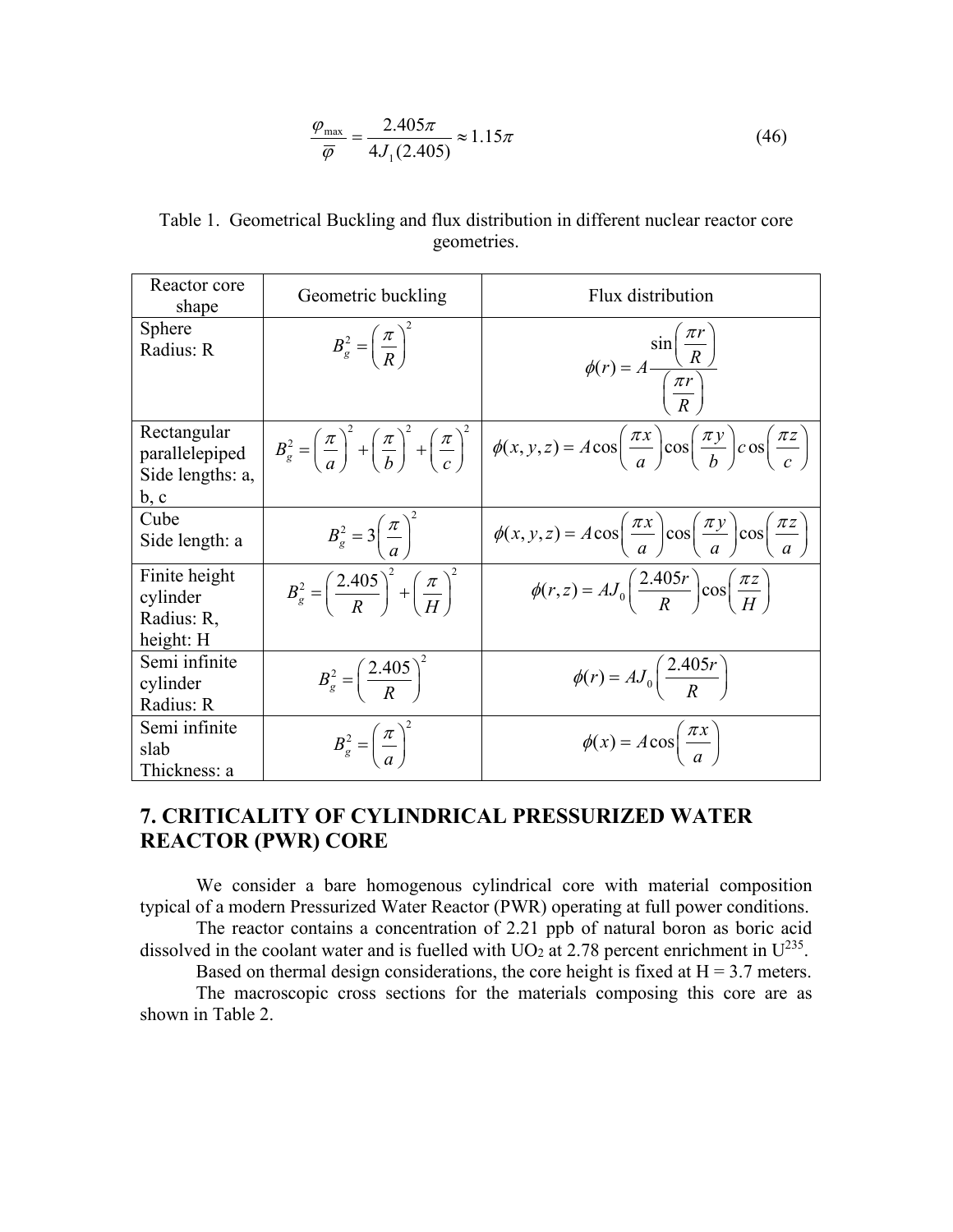| Element/Isotope  | <b>Transport Cross</b><br>section, $\lceil$ cm <sup>-1</sup> $\rceil$<br>$\Sigma_{\rm tr}$ | <b>Absorption Cross</b><br>section, $\lceil$ cm <sup>-1</sup> $\rceil$<br>$\Sigma_{\rm a}$ | Product of average<br>number of neutrons<br>released in fission and<br>Fission Cross section,<br>$[neutron . cm^{-1}]$<br>$v\Sigma_f$ |
|------------------|--------------------------------------------------------------------------------------------|--------------------------------------------------------------------------------------------|---------------------------------------------------------------------------------------------------------------------------------------|
| Η                | $1.79x10^{-2}$                                                                             | $8.08x10^{-3}$                                                                             |                                                                                                                                       |
|                  | $7.16x10^{-3}$                                                                             | $4.90x10^{-6}$                                                                             |                                                                                                                                       |
| Zr               | $2.91x10^{-3}$                                                                             | $7.01x10^{-4}$                                                                             |                                                                                                                                       |
| Fe               | $9.46x10^{-4}$                                                                             | $3.99x10^{-3}$                                                                             |                                                                                                                                       |
| I <sup>235</sup> | $3.08x10^{-4}$                                                                             | $9.24 \times 10^{-2}$                                                                      | $1.45x10^{-1}$                                                                                                                        |
| I <sup>238</sup> | $6.95x10^{-3}$                                                                             | $1.39x10^{-2}$                                                                             | $1.20x10^{-2}$                                                                                                                        |
| B <sup>10</sup>  | $8.77x10^{-6}$                                                                             | $3.41x10^{-2}$                                                                             |                                                                                                                                       |

Table 2. Macroscopic cross sections data for a PWR core.

We calculate the parameters that are characteristic of a PWR core using the onegroup diffusion theory model.

From the table, the summation of the total macroscopic cross sections for the whole homogenized core are;

$$
\Sigma_{tr} = 0.03618 \text{ cm}^{-1}
$$
  

$$
\Sigma_{a} = 0.1532 \text{ cm}^{-1}
$$
  

$$
v\Sigma_{f} = 0.157 \text{ n.cm}^{-1}
$$

The diffusion coefficient is:

$$
D = \frac{1}{3} \lambda_{tr} = \frac{1}{3} \frac{1}{\Sigma_{tr}} = \frac{1}{3 \times 0.03618} = 9.213 \, \text{cm}
$$

The infinite medium multiplication factor becomes:

$$
k_{\infty} = \eta \varepsilon p f = \frac{v \Sigma_f}{\Sigma_{aF}} .1 .1 . \frac{\Sigma_{aF}}{\Sigma_a} = \frac{v \Sigma_f}{\Sigma_a} = \frac{0.157}{0.1532} = 1.0248
$$

where we have adopted the values:

$$
p \approx \varepsilon \approx 1
$$

The diffusion area and the diffusion length are:

$$
L^2 = \frac{D}{\Sigma_a} = \frac{9.213}{0.1532} = 60.137 \text{ cm}^2
$$

$$
L = \sqrt{60.137} = 7.754 \text{ cm}
$$

The material buckling is given by: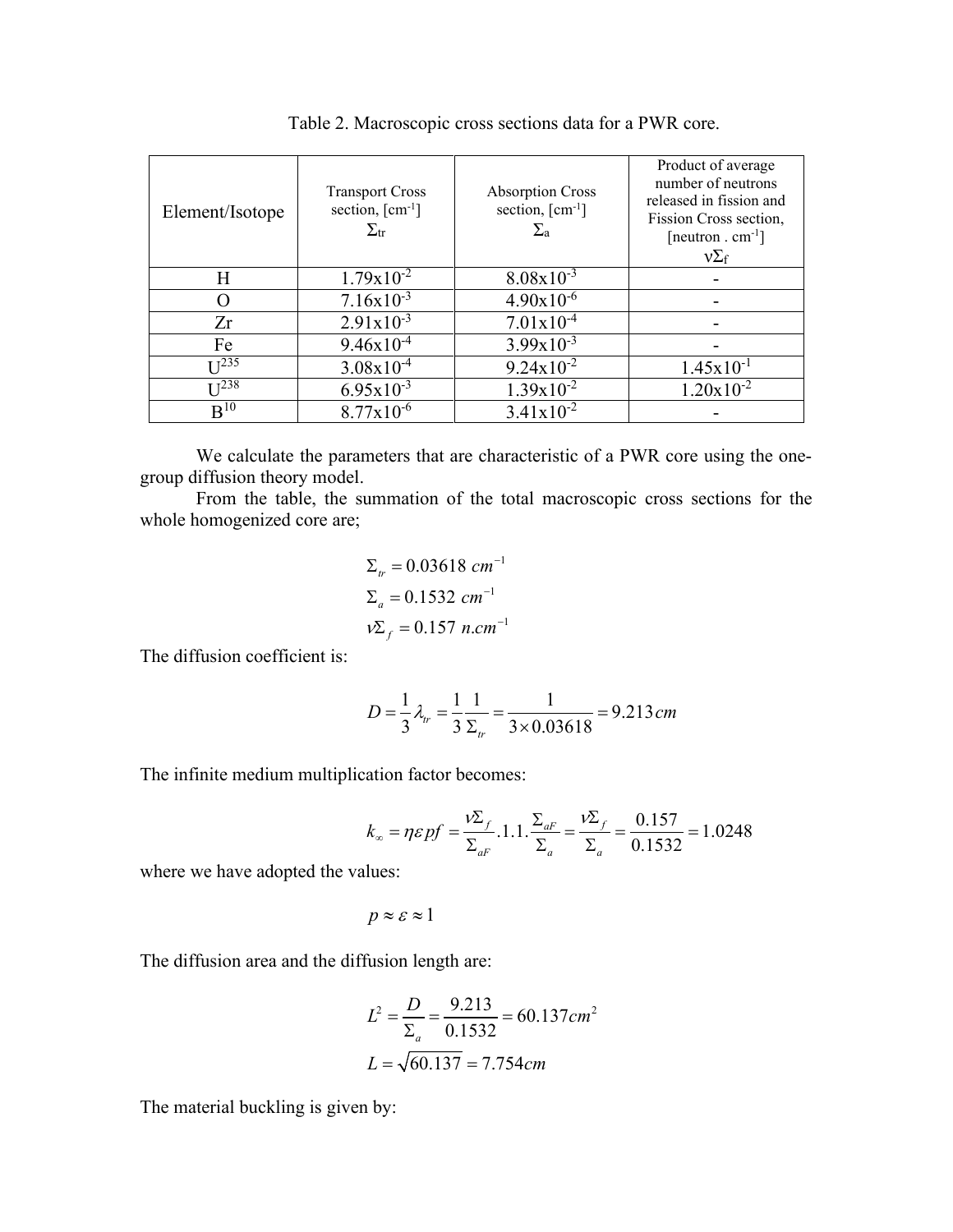$$
B_m^2 = \frac{k_\infty - 1}{L^2} = \frac{1.0248 - 1}{60.137} = 4.124 \times 10^{-4} \, \text{cm}^{-2}
$$

The extrapolation distance is:

$$
d = 0.71 \lambda_{tr} = 0.71 \frac{1}{\Sigma_{tr}} = \frac{0.71}{0.03618} = 19.62 cm
$$

The axial geometrical buckling is thus:

$$
B_z^2 = \left(\frac{\pi}{H_e}\right)^2 = \left(\frac{\pi}{H + 2d}\right)^2 = \left(\frac{\pi}{370 + (2 \times 19.62)}\right)^2
$$

$$
= \left(\frac{\pi}{370 + 39.24}\right)^2 = \left(\frac{\pi}{409.24}\right)^2 = (7.68 \times 10^{-3})^2
$$

$$
= 5.9 \times 10^{-5} \text{ cm}^{-2}
$$

By equating the geometrical buckling to the material buckling as a condition of criticality we obtain the value of the radial geometrical buckling:

$$
B_m^2 = B_g^2 = B_r^2 + B_z^2 \implies B_r^2 = B_m^2 - B_z^2
$$
  

$$
B_r^2 = 4.124 \times 10^{-4} - 5.9 \times 10^{-5} = 3.534 \times 10^{-4} \text{ cm}^{-2}
$$

We can thus deduce the value of the critical extrapolated radius as:

$$
B_r^2 = \left(\frac{2.405}{R_e}\right)^2 = 3.534 \times 10^{-4} \Rightarrow R_e = \frac{2.405}{\sqrt{3.534 \times 10^{-4}}} = \frac{240.5}{1.88} = 127.9 \text{cm}
$$

There results that the critical radius of the core is:

$$
R_c = R_e - d = 127.9 - 19.62 = 108.28 \text{ cm}
$$

We can compute the critical core volume as:

$$
V_c = \pi R_c^2 H = \pi (108.28)^2 \times 370 = 13.63 \times 10^6 \text{ cm}^3 = 13.6 \text{ m}^3
$$

One can also estimate the neutrons leakage fraction from the critical core as: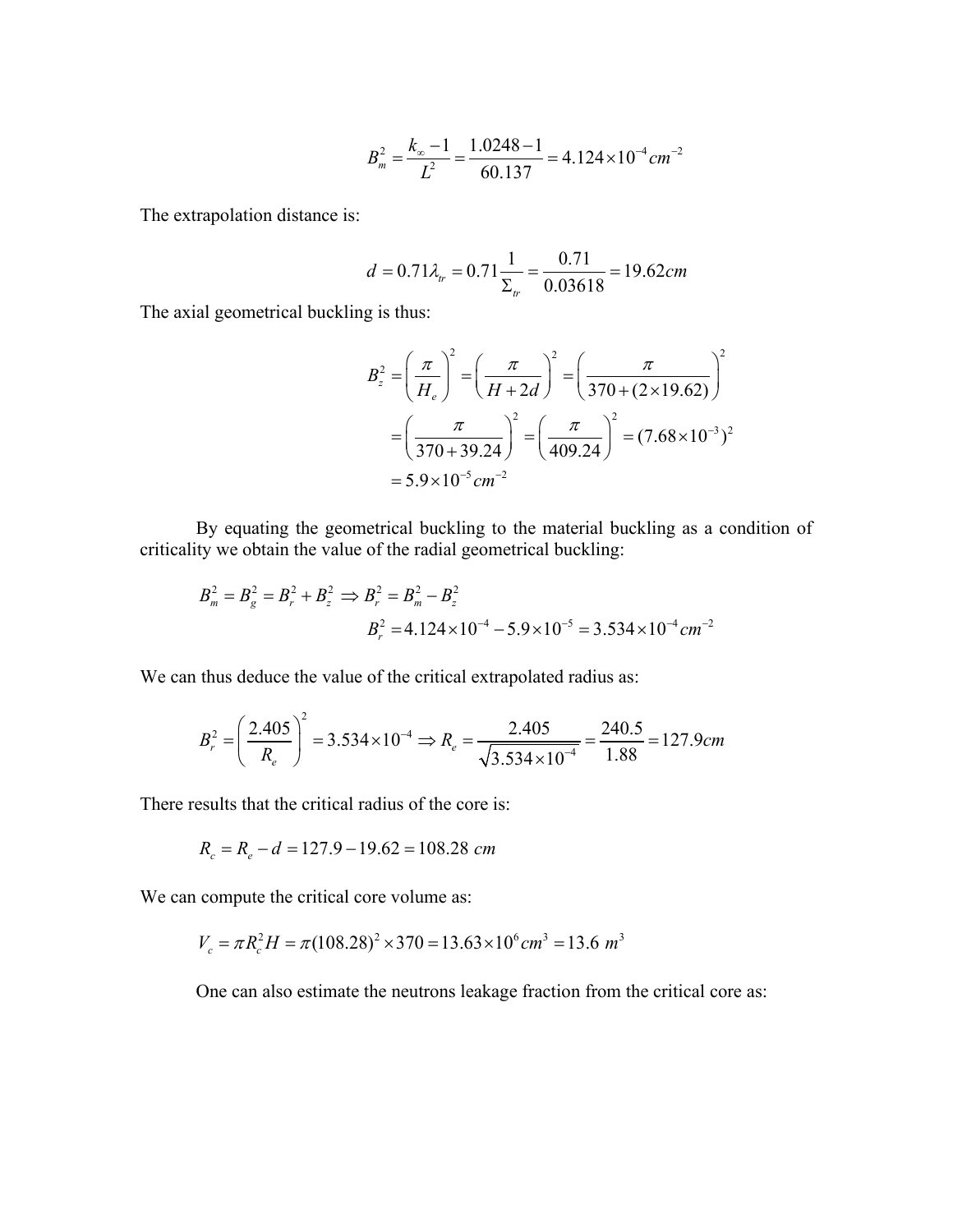$$
P_L = 1 - \ell = 1 - \frac{1}{1 + L^2 B^2} = 1 - \frac{1}{1 + 60.137 \times 4.124 \times 10^{-4}}
$$
  
= 1 -  $\frac{1}{1 + 0.0248} = 1 - \frac{1}{1.0248} = 1 - 0.976$   
= 0.024 = 2.4 percent

## **REFERENCES**

- 1. M. Ragheb, "Lecture Notes on Fission Reactors Design Theory," FSL-33, University of Illinois, 1982.
- 2. J. R. Lamarsh, "Introduction to Nuclear Engineering," Addison-Wesley Publishing Company, 1983.

### **EXERCISES**

1. Consider a cubical bare reactor of edge dimensions  $a = b = c$ , as a special case of the rectangular parallelepiped reactor core.

Use separation of variables to solve from first principles for the neutron flux in the reactor as a function of position, and derive an expression for the geometric buckling.

2. Consider a cylindrical bare reactor of unit height to diameter ratio:  $H = 2R$ , where H is its height and R is its radius, as a special case of the finite cylindrical reactor core.

Use separation of variables to solve from first principles for the neutron flux in the reactor as a function of position, and derive an expression for the geometric buckling.

3. Choose a different critical core configuration with a unity height to diameter ratio and with the same material compositions, and recalculate the reactor parameters for the typical PWR core. Discuss your results.

- 4. For:
- a) A spherical reactor core with  $R = 20$  cm,
- b) A cubical reactor core with  $a = 40$  cm, and
- c) A cylindrical reactor core with  $H = 2R = 40$  cm,

containing a mixture of  $U^{235}$  as fuel and graphite as a moderator, compare the moderator to fuel ratios :  $S = Ng / Nu$  that will achieve criticality for each configuration.

Use:  $\rho(\text{graphite}) = 1.6 \text{ g/cm}^3$ , microscopic absorption cross-section of graphite  $\sigma_a = 3.4 \times 10^{-3}$ <sup>3</sup> b, microscopic absorption cross-section of  $U^{235}$ =681 b, v = 2.07, D = 0.85 cm.

5. Compare the critical masses of fast reactors composed of  $U^{235}$  in the following geometrical shapes:

- a) A spherical reactor core.
- b) A cubical reactor core.
- c) A cylindrical reactor core with  $H = 2R$ .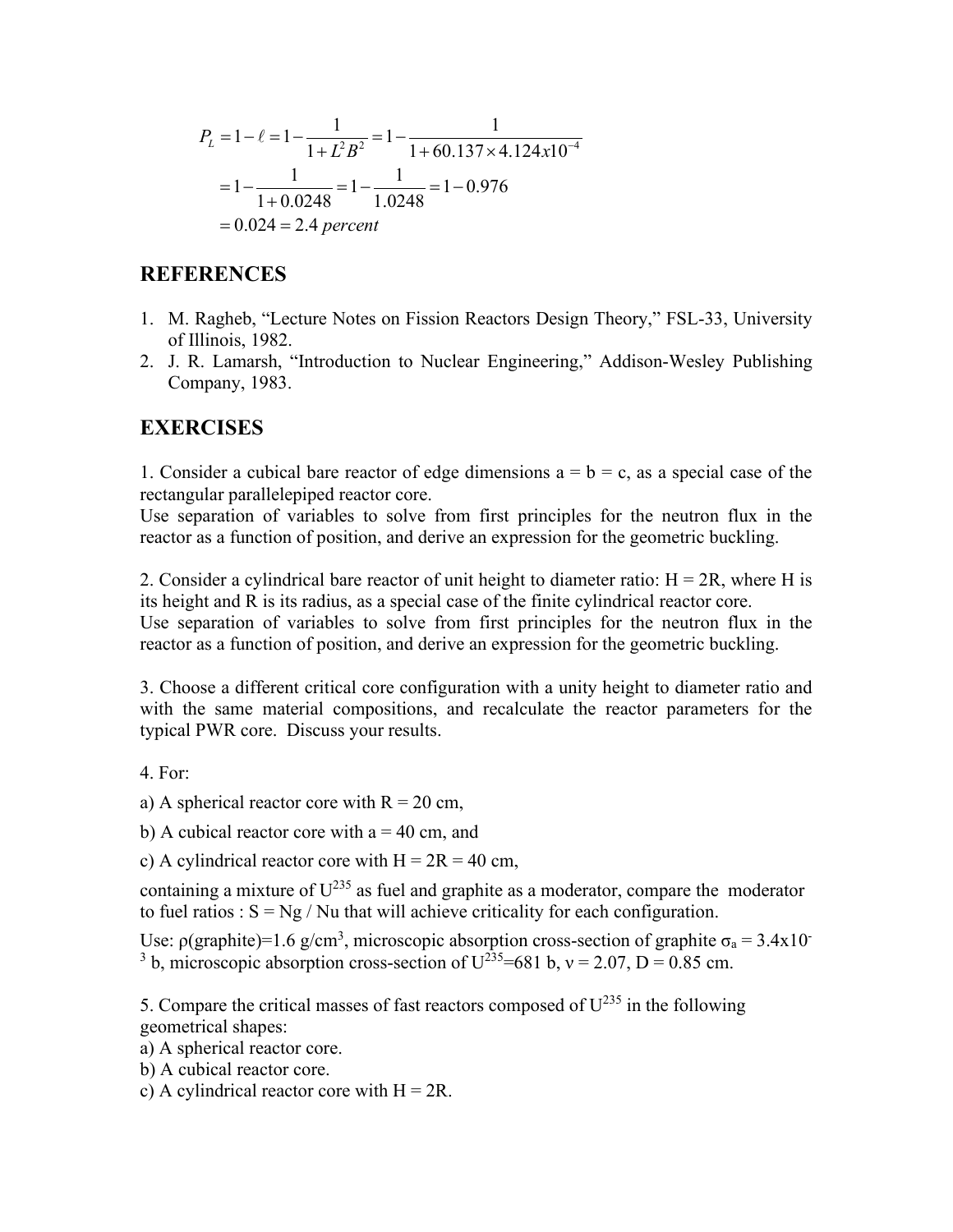Use:

microscopic transport cross section  $= 8.246$  [barns] microscopic absorption cross section  $= 2.844$  [barns]

density =  $18.75$  [gm/cm<sup>3</sup>]

product of average number of neutrons released in fission (v) and the microscopic fission cross section = 5.297 [neutrons.barn].

6. Using the one group steady state neutron diffusion equation and ignoring the extrapolation lengths, derive the expression for the flux distribution in a **finite** height cylindrical reactor core of radius R and height H as shown in Fig. 1.

Apply the appropriate boundary conditions and derive the expression for the geometrical buckling for such a reactor core.

By equating the geometrical buckling to the material buckling, derive the one group criticality equation for the finite height cylindrical core.

Generalize the one group criticality equation to a two group formulation including a fast neutrons group with Fermi age  $\tau$  and a thermal group with diffusion area  $L^2$ .

For a large reactor deduce the modified one group criticality equation in terms of the migration area  $M^2 = \tau + L^2$ .



Figure 1. Finite cylindrical core of height H and radius R.